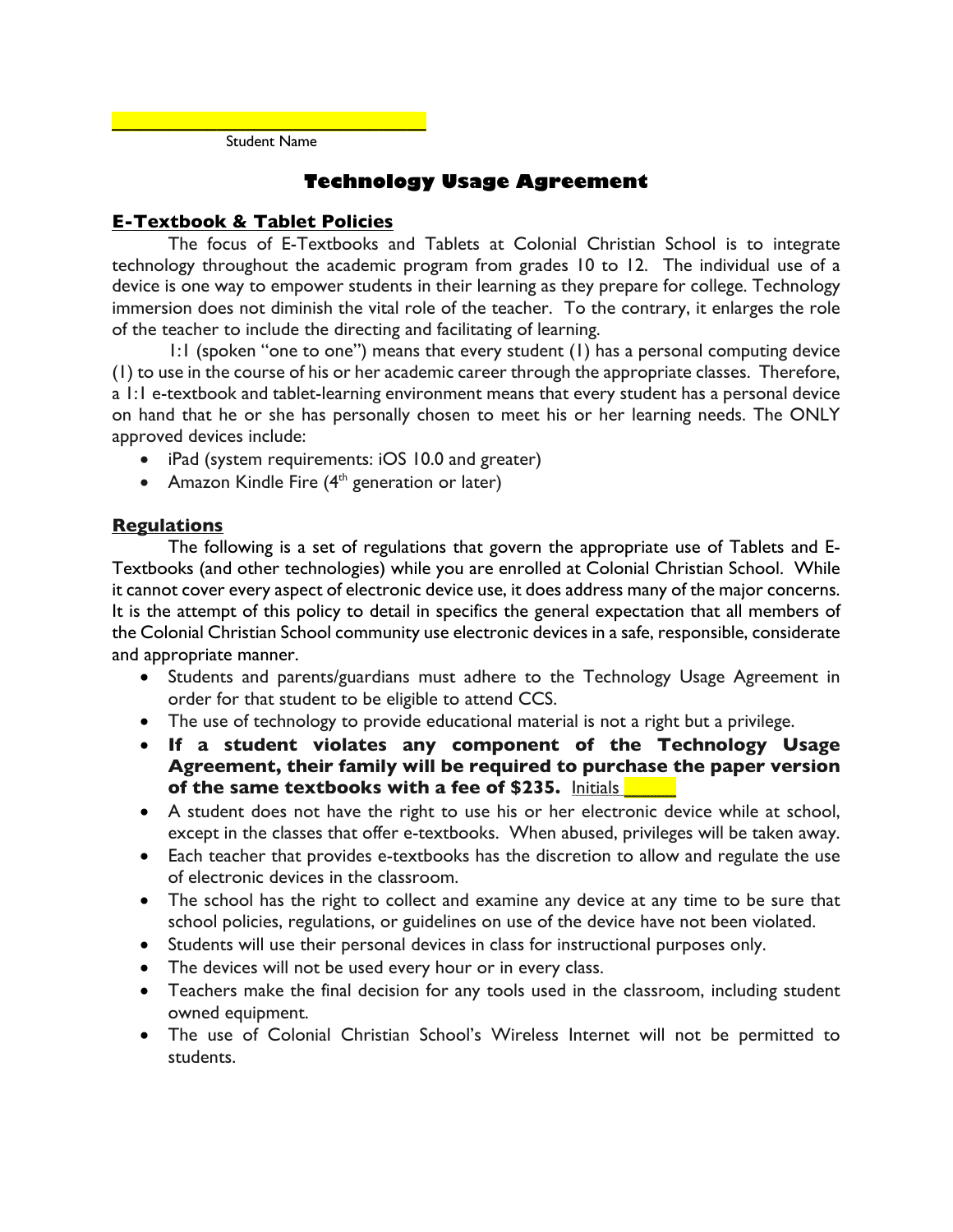- Students with a device linked to a wireless data plan should turn off their data or hotspot capabilities when arriving at school as no student should be accessing the internet on any device during school hours.
- In addition to the rules outlined in these guidelines, students will be expected to comply with all class and school rules while using personal devices.
- Technical support for a student's personal device will not be provided. It is the student's responsibility to care for his/her own device and keep it in good working order, including charging it outside of school. **Charging of the device will not be allowed during school hours.** Initials **Any student who has technical issues with his/her device** will need to take care of this issue out of the classroom *and promptly* so that his/her textbook is accessible the next day.
- Students bring electronic devices to school at their own risk, as with any other personal items. The school will not be held responsible if an electronic device is lost, stolen or damaged. If a device is stolen or damaged, it will be handled through the administrative office similar to other personal artifacts. While teachers will take every precaution to avoid theft or loss, students will have to take the responsibility of keeping their devices safe and in good working order.
- Students are required to keep their devices safely locked in their locker when not in use. Some devices have a device locator. It is recommended that you enable this feature if possible. It is always a good idea to record the device's serial number in case of theft and check if your homeowner's insurance will cover such a loss. Protection plans are available through most vendors and are highly encouraged.
- Conduct when using electronic devices is to be reflective of and consistent with high Christian ethical and moral principles and precepts, be consistent with the high standards of character and conduct expected of all CCS students, faculty, administrators and staff, and be in compliance with all CCS policies and all applicable laws.
- The privilege to use electronic devices in the classroom may be revoked for anyone who abuses or misuses the device, which includes, at a minimum, causing damage to personal, or other students' equipment, or a violation of any of the policies set forth in this policy statement. That which constitutes abuse or misuse shall be determined within the sole discretion of CCS.
- **Students should expect no privacy as to any information stored on any electronic device that is brought to the CCS campus.**
- These policies may be amended from time to time. The interpretation, application and enforcement of these polices is within the sole discretion of CCS.
- Students will not attempt to gain access to any electronic device for which they are not authorized, or for which they do not own.
- Students will not attempt to destroy data by any means. All students will promptly report to faculty or administration if there is any indication they may detect that any data has been tampered with or erased.
- Students will not interfere with or disrupt another student's work or the proper function of their electronic device at any time.
- Students will not use E-textbooks or other authorized applications for any purpose that violates federal or state laws.
- Students will not reproduce and/or distribute copyrighted materials without appropriate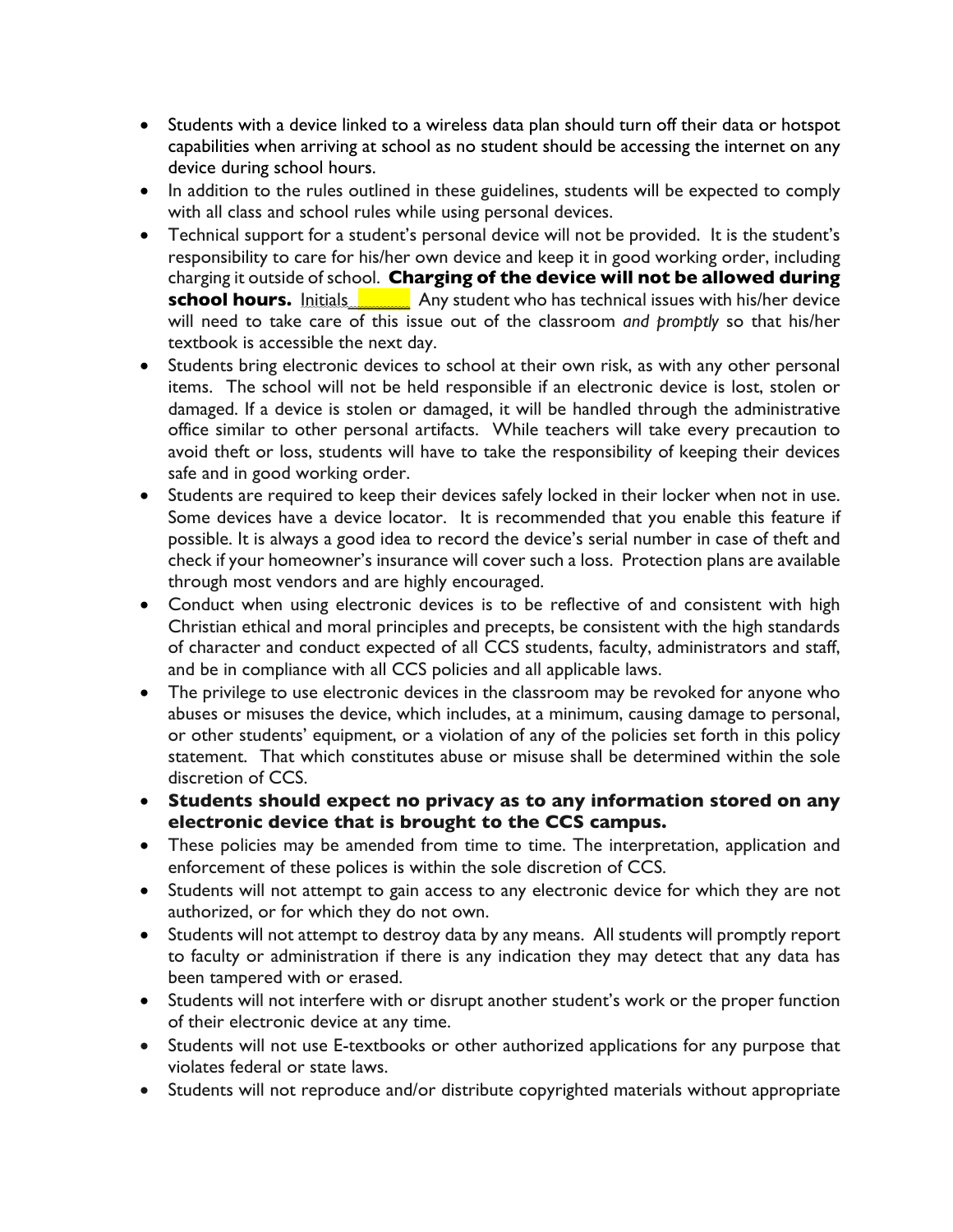authorization.

- Students are expected to report to faculty or administration any suspected misuses of any personal devices, E-textbooks, or authorized applications.
- In accordance with SDBC's Statement of Faith, and in recognition with Biblical commands, inappropriate content on a personal device will not be tolerated. The Bible strictly forbids such conduct such as inappropriate language, fornication, adultery, homosexuality, lesbianism, bisexuality, undue violence, or pornography. Any student device that is found with any of the aforementioned content, applications, or media will be dealt with by administration in an appropriate manner as per the disciplinary actions set in the Parent/Student Handbook.
- Each student and parent/guardian must have their E-textbooks loaded by the Secondary Principal at Colonial Christian School. An appointment must be made ahead of time through the school's main office to have this done prior to the start of the next school year.
- **Each application that is loaded must be consistent with the standards of Colonial Christian School.** Any student found with an application, content, or media that is deemed inappropriate to the purpose and mission of CCS, will be in direct disobedience, and will be subject to disciplinary action by CCS administration. If an application is deemed inappropriate, which is the sole right of the administrator to determine, it must be removed from the device prior to that device returning to campus. These are educational devices, and while they may be used for other purposes in other settings (entertainment in the home, etc.), all content and applications must be consistent with the CCS standards. Initials
- All relevant passwords related to the device, its content, and applications will be registered with the Secondary Principal.

## **Agreement**

#### **STUDENT**

I have read, understand and will abide by the Colonial Christian School Technology Usage Agreement. I further understand and accept that any violation of the regulations and policies in the agreement is unethical and may result in revocation of my privileges, school disciplinary action (up to expulsion), and/or appropriate legal action.

**\_\_\_\_\_\_\_\_\_\_\_\_\_\_\_\_\_\_\_\_\_\_\_\_\_ \_\_\_\_\_\_\_\_\_\_\_\_\_\_\_\_\_\_\_\_\_\_\_\_\_ \_\_\_\_\_\_\_\_\_\_\_\_\_**

Student Name (Printed) Student Signature Date

## **PARENT OR GUARDIAN**

As the parent or guardian of this student, I have read the Colonial Christian School Technology Usage Agreement. I understand that this access is designed for educational purposes. I recognize it is impossible for Colonial Christian School to restrict access to all controversial material, and I will not hold CCS responsible for materials acquired illegally on the school's wireless network. I understand that should my child commit any violation described in this agreement that his or